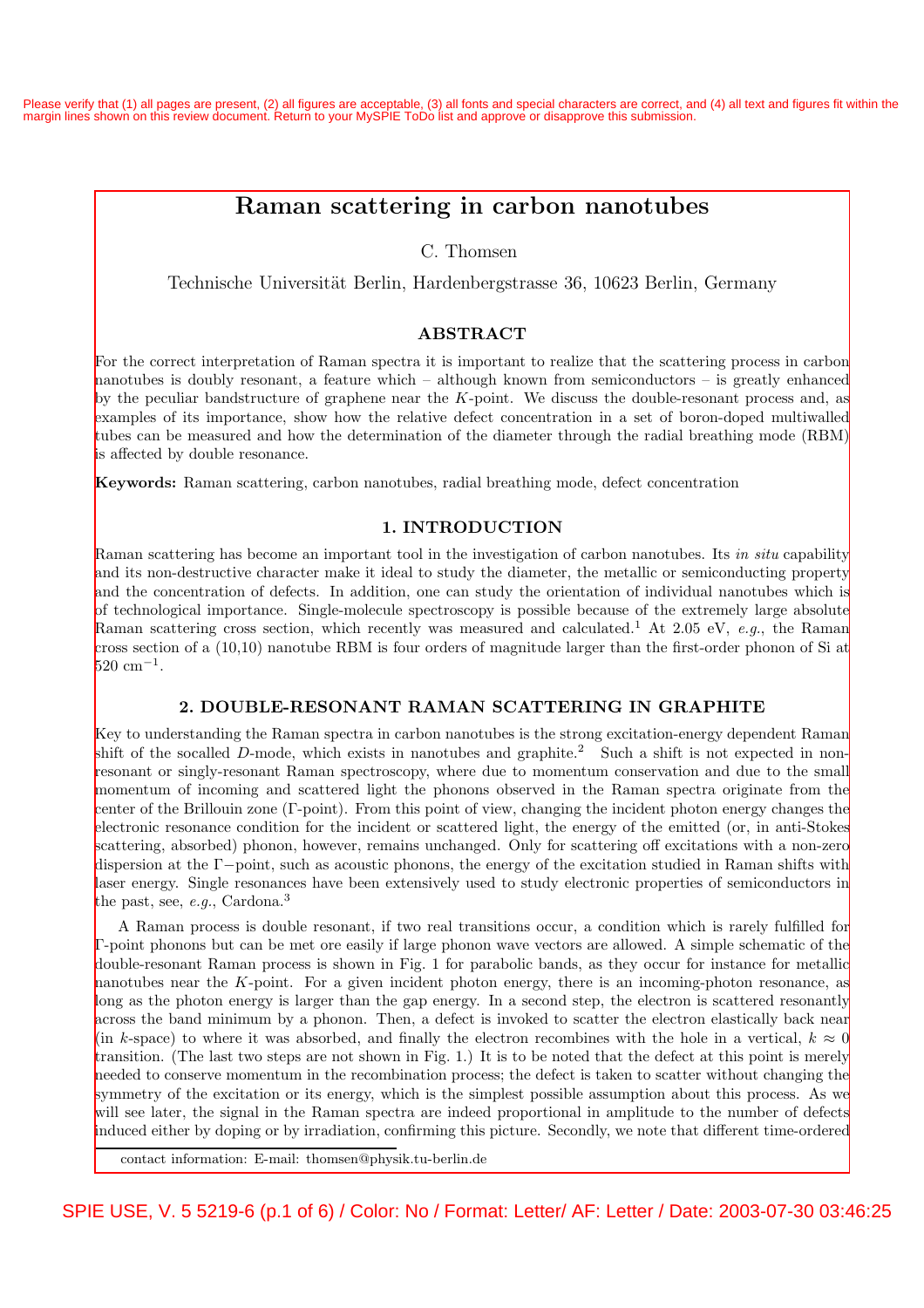

**Figure 1.** 1D-schematic double-resonant Raman process as it occurs, for example, in carbon nanotubes. The incident photon is absorbed in a vertical transition, causingan incomingresonance for energies larger than the band gap. The electron is then scattered resonantly by a phonon across the band minimum; larger incident photon energies correspond to larger phonon scattering vectors (*left*). If the phonon is dispersive, different phonon energies are seen in the Raman spectra (*right*).

processes also occur, *i.e.*, the defect first scatters inelastically, and then the phonon scatters the electron back to where it was absorbed, or other time orders. A full calculation of the scattering signal involves all possible time orders of the processes absorption, scattering by the phonon, scattering by the defect, and recombination. $4,5$ 

Given that the D-mode as well as the HEM are defect induced by the double-resonance process, they should provide a means of determining – at least relatively – the defect concentration in a set of samples. Such experiments were performed in boron-doped multiwalled samples<sup>6</sup> and, in single-walled nanotubes.<sup>7</sup> We show here the results of Maultzsch *et al.*.<sup>6</sup> for 0.5, 1.0, and 4.0 % boron-dopant concentration in the rods used for<br>arc discharge in preparation. The physically meaningful way of pormalizing the spectra is with respect to t arc discharge in preparation. The physically meaningful way of normalizing the spectra is with respect to the area of the second-order mode at  $\approx 2600 \text{ cm}^{-1}$ . This peak is related to emitting two phonons with equal and opposite momentum and is – to first approximation – independent of the number of defects for a not too high concentration of defects in a sample. Such analysis yields the slopes as function of boron concentration, which – once calibrated – can readily be used to determine the number of defects in a particular sample as shown in Fig. 2. The slope may be expressed  $\text{as}^6$ 

$$
I^{D/D^*} = 1.3 + 1.40 x (\% \text{ boron conc.})^{-1}
$$
  
\n
$$
I^{HEM/D^*} = 2.1 + 0.47 x (\% \text{ boron conc.})^{-1}
$$
\n(1)

and allow an *in situ* determination of the defect concentration in a particular nanotube sample. Qualitatively similar slopes were found by Skakalova *et al.* for single-walled nanotubes with defects created by <sup>γ</sup>-radiation.<sup>7</sup>



**Figure 2.** Relative peak area of the *<sup>D</sup>*-mode and the HEM normalized to the second-order *<sup>D</sup>*<sup>∗</sup> peak in carbon nanotubes. The slopes are given in the text, Eqn. (1). From Maultzsch *et al.*<sup>6</sup>

SPIE USE, V. 5 5219-6 (p.2 of 6) / Color: No / Format: Letter/ AF: Letter / Date: 2003-07-30 03:46:25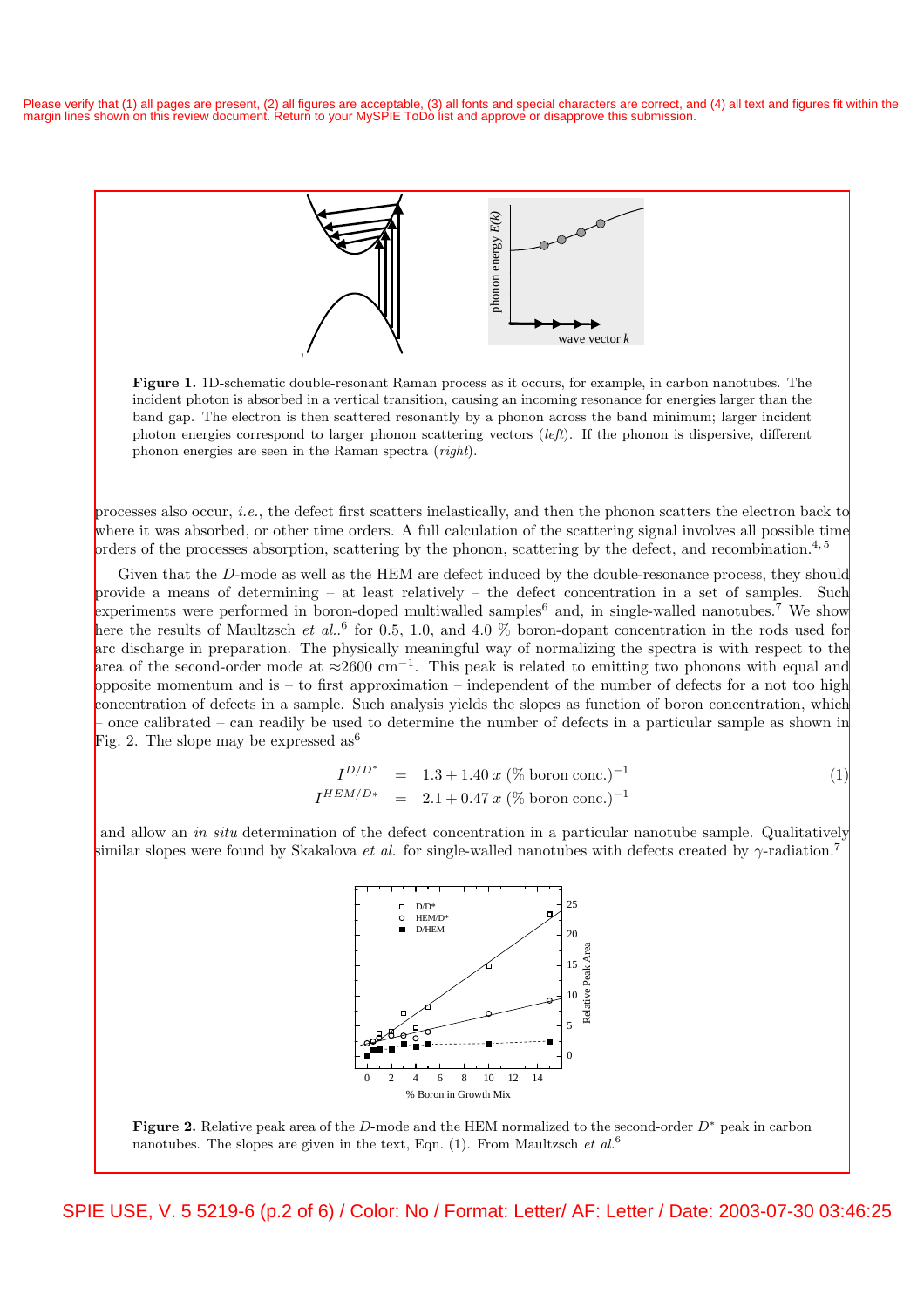## **3. DOUBLE-RESONANT SCATTERING IN CARBON NANOTUBES**

The double-resonant scattering process has become a well-established process describing a number of features of the Raman spectra of  $sp^2$  bonded carbon compounds such as graphite or carbon nanotubes.<sup>2, 4, 5</sup> For the D-mode in graphite, bundles of single-walled nanotubes and so-called bucky pearls this shift amounts to 50-60 cm−1/eV excitation energy, and is much larger than when observed, *e.g.*, in GaAs quantum wells<sup>8</sup> or Ge.<sup>9</sup> The high-energy mode (HEM) at 1590 cm<sup>-1</sup>, sometimes referred to as  $G$ -mode, also displays excitation-energy dependent shifts;<sup>4</sup> they are smaller and sometimes missed in the literature when not evaluated over a large enough energy range.<sup>10</sup> In Fig. 3 we present the Raman spectra of bucky pearls, which clearly show how the 2*nd* and 3*rd* largest peak in the HEM shift to lower energies when excited with increasing photon energies. In contrast to this behavior is that of the G-mode in graphite, which is constant in energy<sup>11</sup> for excitations ranging from 1 to 4 eV and thus singly resonant.

In an alternative attempt to explain the excitation-energy dependence in nanotubes some authors have been focussing on the strength of the van-Hove singularity in the electronic transition of the nanotube.<sup>5, 12</sup> These authors take the view that a nanotube contributes to the Raman signal significantly only near the maximum in the density of states. Varying the excitation energy then selects a different nanotube with a different phonon energy. In this way, an ensemble of tubes with a typical diameter distribution may yield apparently varying Γ-point phonon frequencies in a sample with a distribution of tube diameters. The two different views are summarized in Fig. 4. In the double-resonant picture the excitation-energy dependence reflects the phonon dispersion in an individual nanotube, while in the single-resonant view it resembles a diameter and chirality destribution. Because of the important consequences for the interpretation of the Raman spectra a distinction between these two processes is vital and, clearly, an experiment on an individual, isolated nanotube can distinguish the two types of resonances.

We performed such single-tube experiments on HiPco produced nanotubes, which were solution cast onto marked substrates. The density of tubes was  $\sim 0.5$  tubes/ $\mu$ m<sup>2</sup>. We used various laser lines of an Ar/Kr laser and a number of frequencies of a dye laser for excitation. The spectra were dispersed by a Dilor XY triple spectrometer and detected by a CCD detector.



**Figure 3.** *left:* Peak frequencies in the range of 1.7 to 2.7 eV excitation energy. All peaks have an excitationenergy dependence; it is due to the double-resonance process. The jump in absolute phonon energies and slopes at 2.3 eV is due to a higher electronic band involved in the double resonance as explained by Maultzsch *et al.*<sup>4</sup> *right:* Raman spectra of bucky pearls excited at three different laser energies. Clearly seen ist the downshift of the second largest peak for increasing phonon energy.

SPIE USE, V. 5 5219-6 (p.3 of 6) / Color: No / Format: Letter/ AF: Letter / Date: 2003-07-30 03:46:25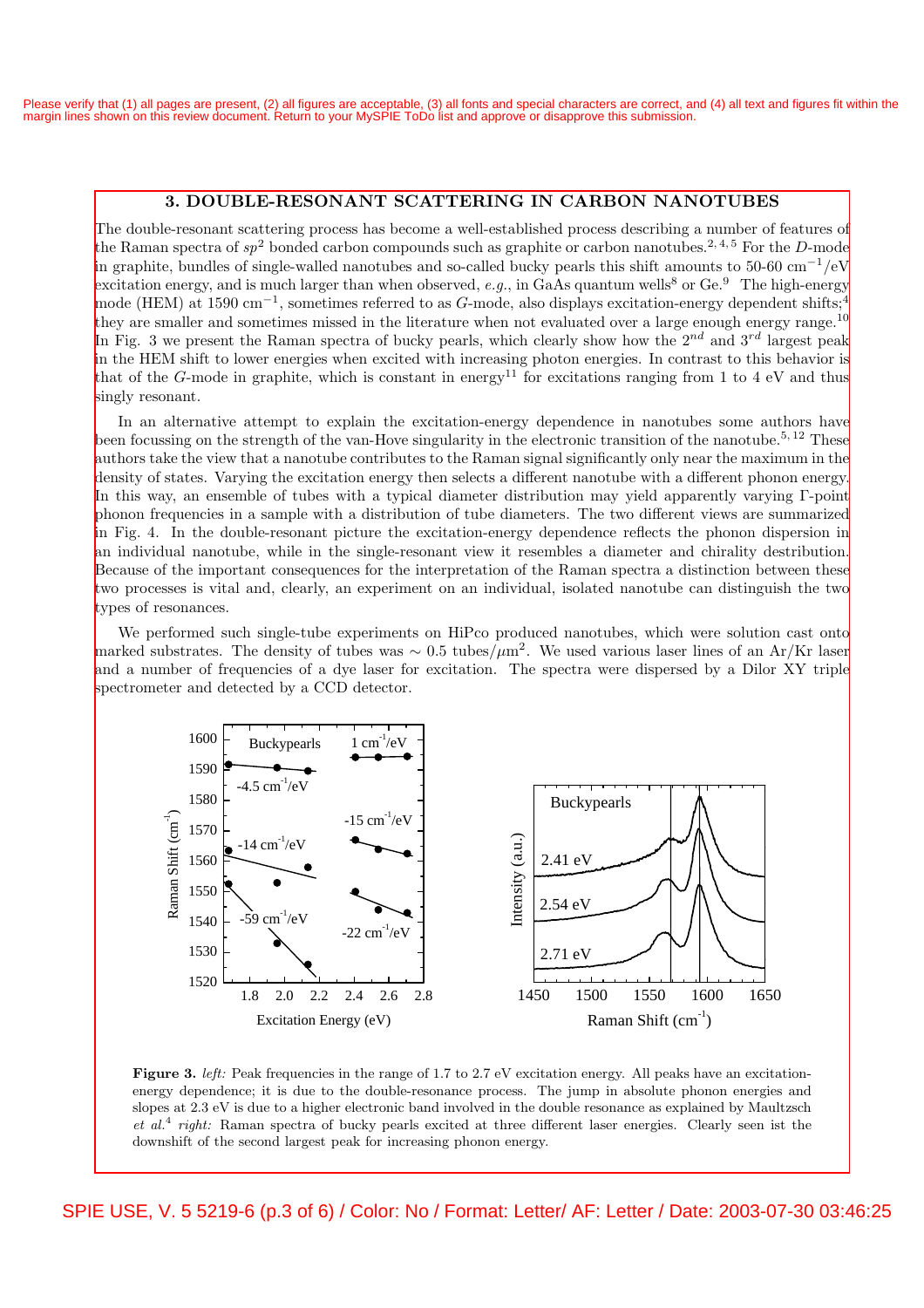

spectra on an isolated or a nearly isolated nanotube. From Maultzsch  $et al..<sup>14</sup>$ 

The Raman spectra obtained are shown in Fig. 5. On the right we show the high-energy region and make the following observations: 1) the D-mode shifts continuously to higher energies with 55-65 cm<sup>-1</sup>/eV [Fig. 5 (*left*)]. 2) The high-energy mode frequency varies as well, the highest peak first decreases, then increases; the second largest peak increases monotonically in frequency. 3) The lineshape of the high-energy mode changes continuously from a more metallic to a more semiconducting appearance. In the low-energy region (not shown) we find a strong RBM mode at 250 cm<sup>-1</sup>, which slightly shifts when increasing the photon energy and then becomes weaker, disappearing for the highest photon energies measured.

All observations fall naturally into the double-resonance interpretation and are incompatible with the single resonance view. 1) The D-mode in the individual tube or thin bundle shifts at the same rate as in bulk samples; 2) The high-energy mode resembles the dispersion of a metallic tube. In such tubes the LO-like mode has been shown<sup>13</sup> to soften to about 1550 cm<sup>-1</sup>. 3) The lineshape changes continuously from metallic-looking to semiconducting-looking, and is due to scattering near the band minimum (∼ 2.0 eV; metallic looking) and far away from it (<sup>∼</sup> 2.4 eV; semiconducting looking), see Fig. 6, *left*, for a schematic. Detailed calculations of the lineshape-dependence on excitation energy are under way.<sup>15</sup>

SPIE USE, V. 5 5219-6 (p.4 of 6) / Color: No / Format: Letter/ AF: Letter / Date: 2003-07-30 03:46:25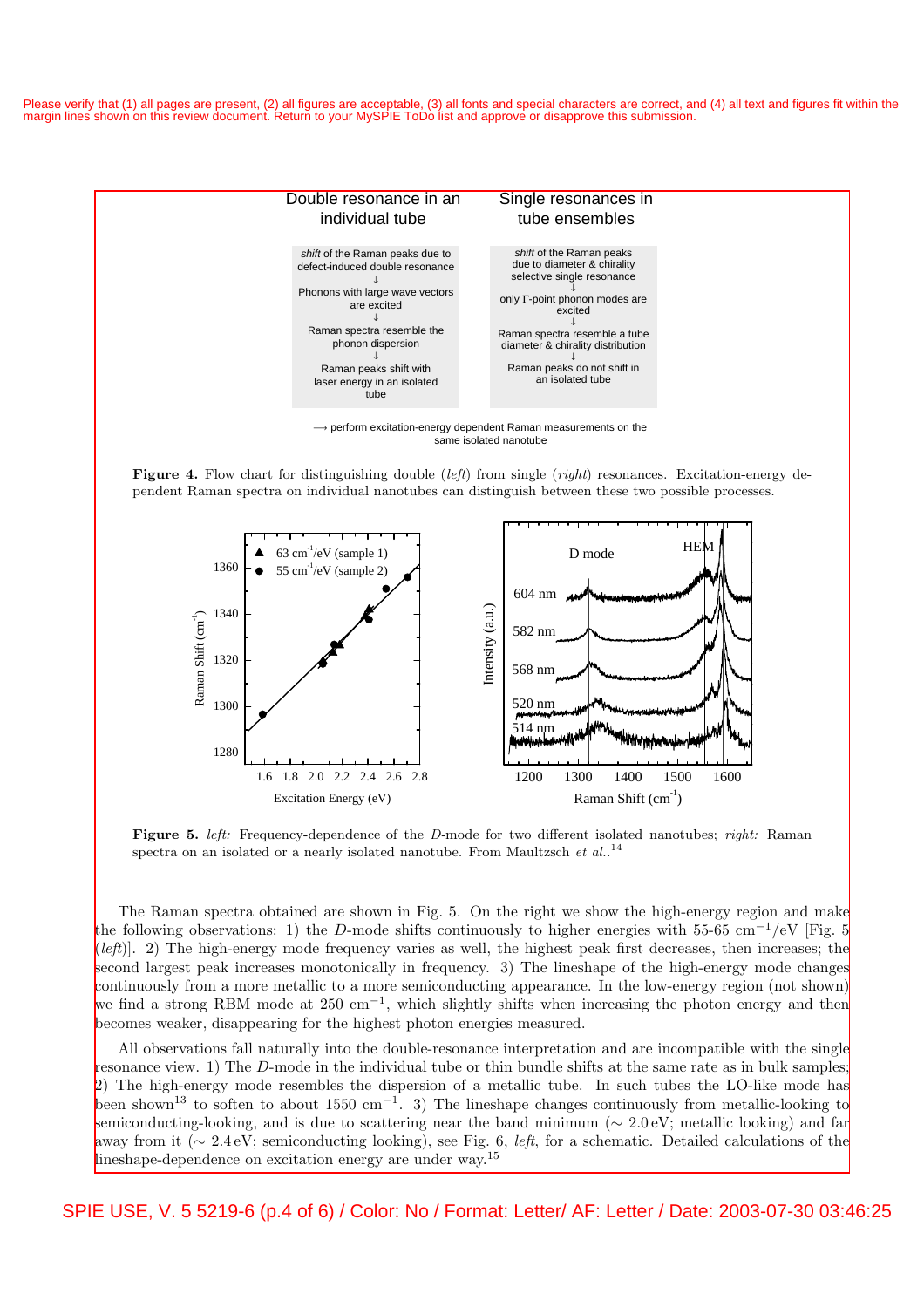

**Figure 6.** *left*: Schematic view of how metallic-like (optical transition near the band minimum) and semiconducting-like Raman peaks occur within one nanotube. *right*: Expanded view of the radial breathing mode near the Γ-point of the Brillouin zone of a (10,10) tube. Indicated is the shift of the peak frequency observed in double-resonant Raman scattering compared to the true Γ-point frequency.

#### **4. DOUBLE RESONANCE AND THE RBM MODE**

We discuss now another important implication for the interpretation of the Raman spectra of carbon nanotubes. The RBM is frequently used to determine the diameter of a nanotube to an extraordinarily high precision.<sup>12, 16, 17</sup> While the inverse-diameter dependence of the RBM frequency is generally accepted (for deviations at small diameters, see Kürti *et al.*<sup>18</sup>) the underlying assumption is that the RBM as observed in the Raman spectra is a Γ-point mode. If double resonant, however, this is no longer true and serious shifts occur in the RBM frequency, making the chiral-index analysis unreliable. In Fig. 6 we show the low-energy, low-k region of the phonon dispersion relations of a (10,10) nanotube.<sup>19, 20</sup> For a typical double-resonant phonon wave vector (∼ 0.3 1/a) the dispersion-induced shift in a (10,10) tube corresponds to  $\sim 10 \text{ cm}^{-1}$ . Obviously, the precise shift depends on the phonon dispersion and on the incident photon energy, but it should be clear that the simple RBM frequency-diameter correspondence does not hold very well in the double-resonance picture.

#### **5. CONCLUSION**

In summary, excitation-energy dependent Raman experiments on isolated tubes have established double-resonant Raman scattering as the dominant mechanism for carbon nanotubes over diameter and chirality-selective scattering. We showed how the concentration of defects can be determined from comparing first and second-order peaks and we discussed important consequences for the interpretation of the RBM frequency-diameter relation, and for the metallic and semiconducting appearance of the high-energy mode.

I thank J. Maultzsch and S. Reich for valuable discussions on the topic and J. Maultzsch for a critical reading of the manuscript. U. Schlecht provided the samples for the measurements on isolated nanotubes.

## **REFERENCES**

- 1. M. Machón, S. Reich, J. Maultzsch, P. Ordejón, and C. Thomsen, submitted to Phys. Rev. Lett.
- 2. C. Thomsen and S. Reich, Phys. Rev. Lett. **85**, 5214 (2000)
- 3. M. Cardona, in: Light Scattering in Solids II, Topics in Applied Physics, Vol. 50, ed. M. Cardona and G. Güntherodt (Springer, New York, Heidelberg, 1989).
- 4. J. Maultzsch, S. Reich, and C. Thomsen, Phys. Rev. B **65**, 233402 (2002)

SPIE USE, V. 5 5219-6 (p.5 of 6) / Color: No / Format: Letter/ AF: Letter / Date: 2003-07-30 03:46:25